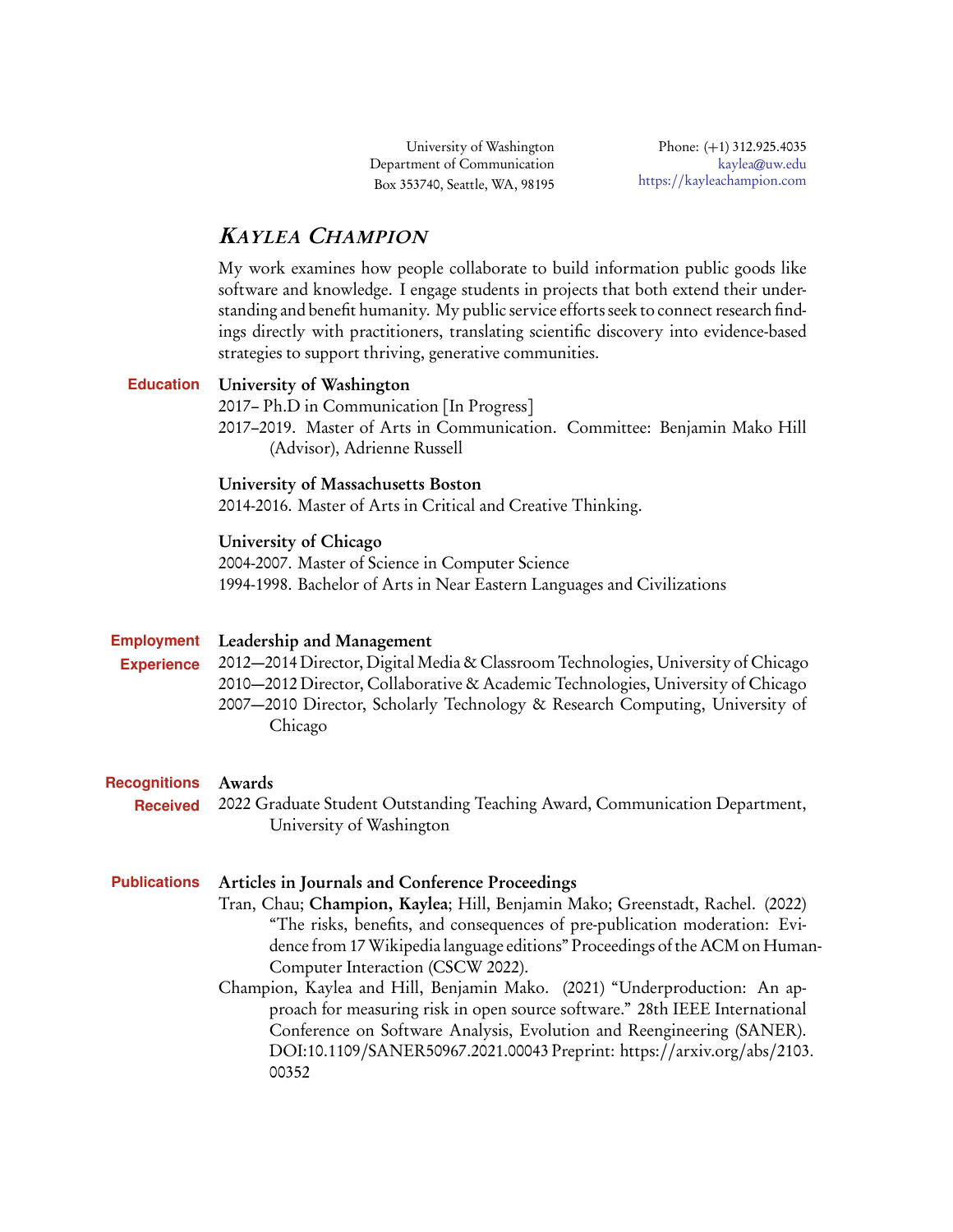- Champion, Kaylea. (2020) "Characterizing Online Vandalism: A Rational Choice Perspective." 11th International Conference on Social Media & Society. SM-Society, held virtually, July 2020. https://doi.org/10.1145/[3400806.3400813](https://doi.org/10.1145/3400806.3400813)
- Tran, Chau; Champion, Kaylea, Forte, Andrea, Hill, Benjamin Mako, and Greenstadt, Rachel. (2020) "Are anonymity-seekers just like everybody else? An analysis of contributions to Wikipedia from Tor." IEEE Symposium on Security and Privacy
- Champion, Kaylea; McDonald, Nora; Bankes, Stephanie; Zhang, Joseph; Greenstadt, Rachel; Forte, Andrea; Hill, Benjamin Mako. (2019). "A forensic qualitative analysis of contributions to Wikipedia from anonymity seeking users." Proceedings of the ACM on Human-Computer Interaction. CSCW Austin, Texas, November 9-13 2019.
- Champion, Kaylea and Olen Gunnlaugson. (2018) "Fostering generative conversation in higher education course discussion boards." Innovations in Education and Teaching International. 55 (6), 704-712

#### **Datasets**

- Champion, Kaylea; Khatri, Sejal; Hill, Benjamin Mako. (2021) "Replication data for: Qualities of quality: A tertiary review of software quality measurement research", https://doi.org/10.7910/DVN/[XPOUO4,](https://doi.org/10.7910/DVN/XPOUO4) Harvard Dataverse.
- Champion, Kaylea and Hill, Benjamin Mako. (2021). "Replication data and online supplement for: Underproduction: An Approach for Measuring Risk in Open Source software". Harvard Dataverse. https://doi.org/[10.7910](https://doi.org/10.7910/DVN/PUCD2P)/DVN/ [PUCD2P](https://doi.org/10.7910/DVN/PUCD2P)
- Tran, Chau; Champion, Kaylea; Forte, Andrea; Hill, Benjamin Mako; Greenstadt, Rachel. (2020), "Replication Data for Are anonymity-seekers just like everybody else? An analysis of contributions to Wikipedia from Tor", [https:](https://doi.org/10.7910/DVN/O8RKO2)//doi. org/10.7910/DVN/[O8RKO2,](https://doi.org/10.7910/DVN/O8RKO2) Harvard Dataverse

#### **Selected** Refereed Paper Presentations (Non-Archival)

- **Presentations** Presenting authors are marked with a "∗" in the list below.
	- Champion, Kaylea. Spring 2022. "Sociotechnical Risk in Sustaining Digital Infrastructure." Extended abstract presented to University of Washington Design-Use-Build Doctoral Consortium.
	- Champion, Kaylea<sup>∗</sup> and Benjamin Mako Hill. Spring 2022. "The Use of Anonymity to Resist Taboo: Evidence from Wikipedia" Computational Methods, International Communication Association Annual Meeting (ICA).
	- Champion, Kaylea<sup>∗</sup> , Isabella Brown, Lucy Bao, Jacinta Harshe, and Benjamin Mako Hill. Spring 2022. "Making Sense of Covid-19: Search Results and Sources" Communication and Technology, International Communication Association Annual Meeting (ICA).
	- Champion, Kaylea<sup>∗</sup> and Benjamin Mako Hill. Spring 2020 "Writing what they don't read? Production misalignment in Wikipedia." Computational Methods, International Communication Association Annual Meeting (ICA).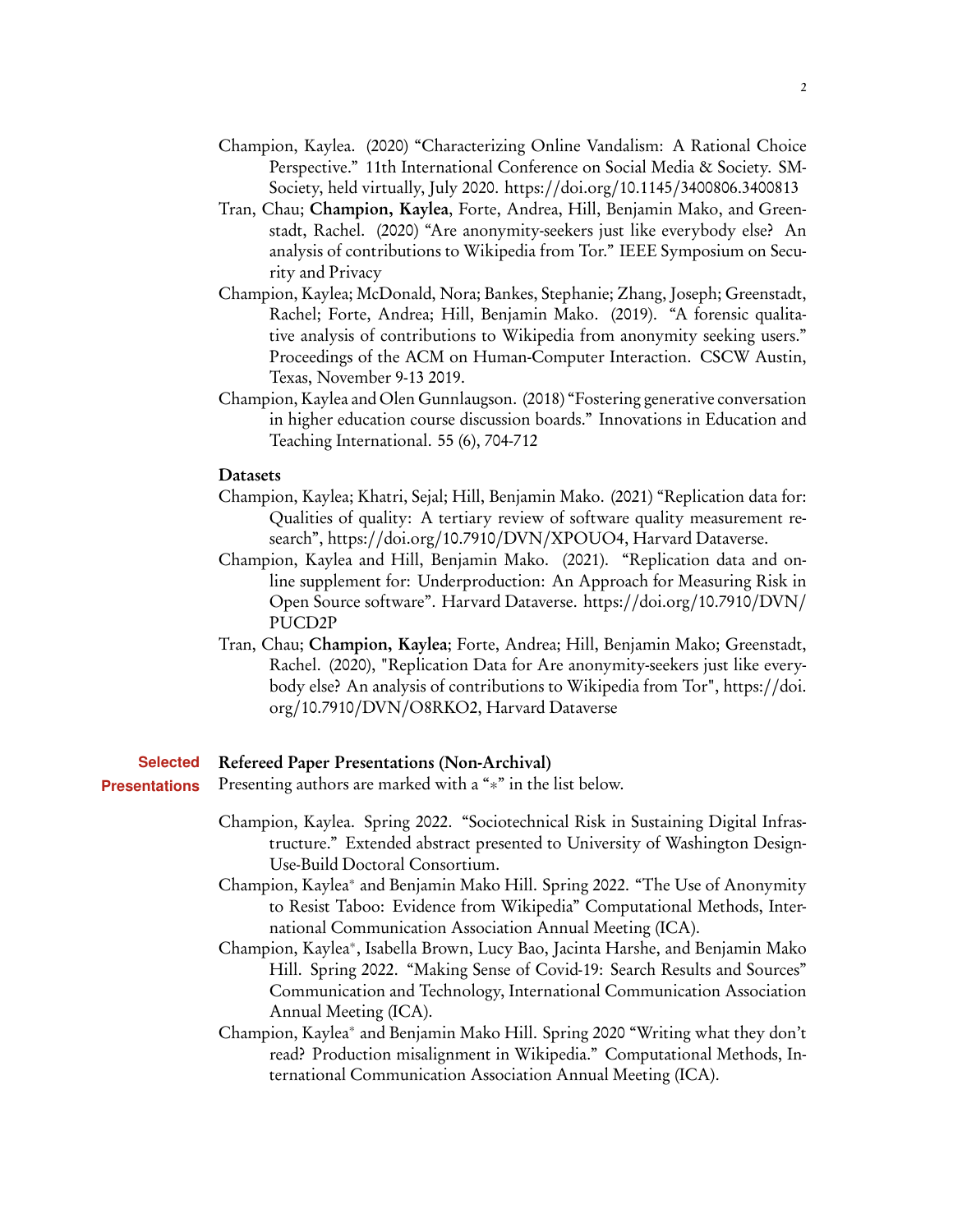# Invited Talks

- 2022, Spring. Presenter in the "Community Conversations" series presented by the Community Data Science Collective; gave a research overview to community/industry practitioners.
- 2022, Spring. Panelist for Meta's "Community Chats" forum; purpose was to brief Meta product development teams on recent research with respect to anonymity online.
- 2021, Fall. The Digital Infrastructure Podcast. "Kaylea Champion and Mako Hill on Detecting Risk in Digital Infrastructure." Available at https://[dif.fireside.fm](https://dif.fireside.fm/2)/ [2.](https://dif.fireside.fm/2)
- 2021, Fall. The Metagovernance Seminar. "Information Public Goods: Two Governance Challenges." Available at https://archive.org/embed/[champion-metagov.](https://archive.org/embed/champion-metagov)

#### **Teaching** Teaching Assistant

- 2022, Winter. Online Communities (COM 481). Designed learning materials, facilitated discussions, graded projects, coached writing, and supported learning of 76 students in 3 sections. Supervised by Benjamin Mako Hill.
- 2017, Fall. Introduction to Communication (COM 200). Facilitated discussions, graded essays, and supported learning of 100 students in 3 sections. Supervised by Lisa Coutu.

### Directed Research Group Leadership

- 2021, Winter. Mapping the Covid-19 Information Landscape. Taught 3 undergraduate students research methods and scientific communication while leading the authorship of a mixed methods research paper analyzing search engine response data collected during the pandemic. Supervised by Benjamin Mako Hill.
- 2020, Fall. Mapping the Covid-19 Information Landscape. Taught 5 undergraduate students research methods and led them in a mixed methods research project to analyze search engine response data collected during the pandemic. Supervised by Benjamin Mako Hill.

#### **Workshops &**

- **Seminars** 2017— Social Computing Reading Group, University of Washington. [Facilitator, 2019-2020]
	- 2017. Science in a Changing World Workshop, University of Massachusetts Boston

#### **Professional** Research Affiliations

**Affiliations** 2017–. Member, Community Data Science Collective.

> 2017–. Member, Design Use Build (dub), Human Computer Interaction Group, University of Washington.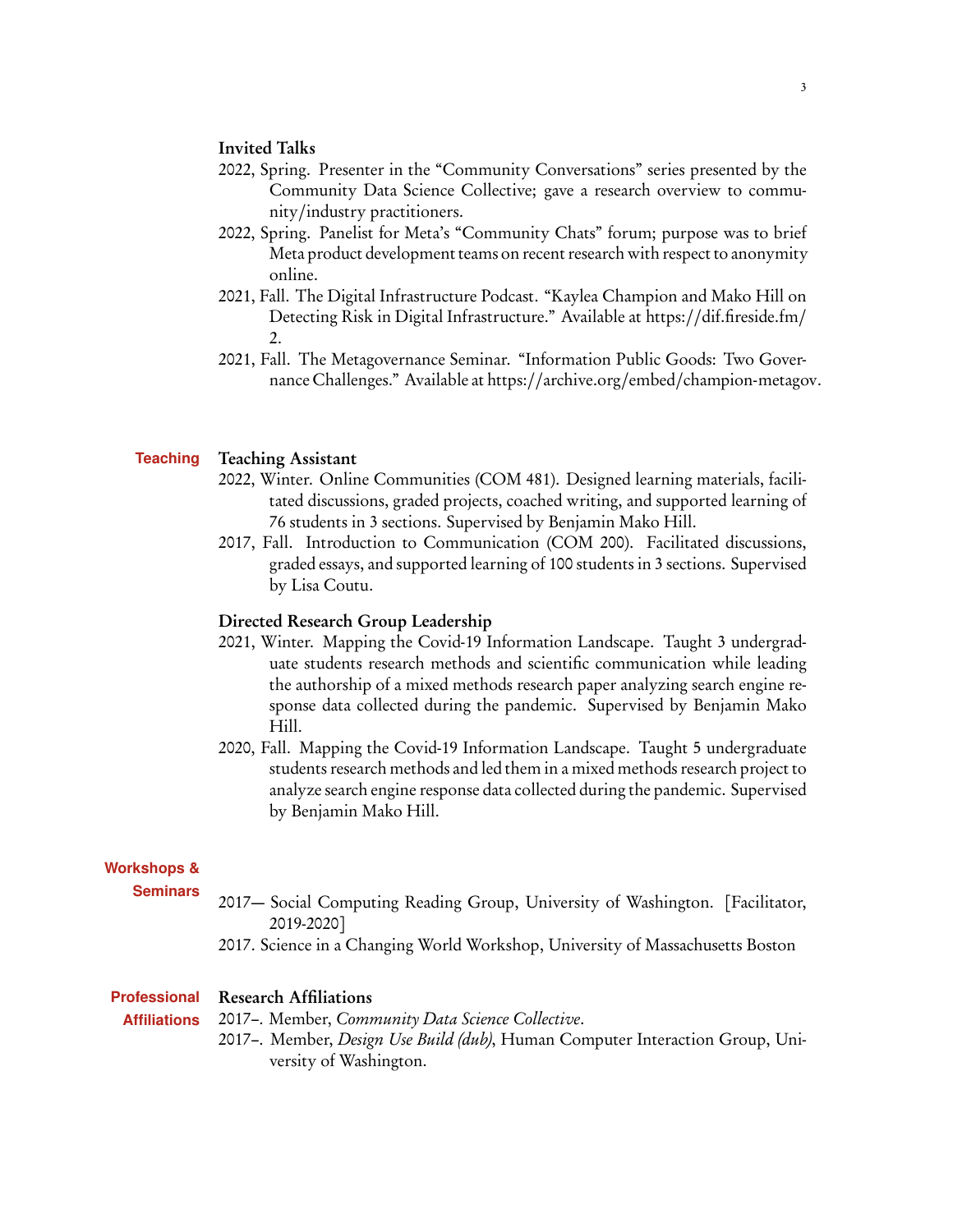### Professional Organization Membership

- 2021— Member, Association of Internet Researchers
- 2020— Member, International Communication Association. Section Membership: Computational Methods, Communication and Technology, Organizational Communication.
- 2019— Member, Association for Computing Machinery. Section Membership: SIGCHI, CSCW.
- **Service to** I have served as a reviewer for a number of journals and conferences in communica-
- **Profession** tion, human computer interaction, and information systems including (in alphabetical order):

AMCIS 2020 (2), CHI 2019 (1), 2021\* (2), 2022 (2) CSCW 2020\* (4), 2021\*\* (4), 2022 (2) ICA Annual Meeting 2019 (6), 2020 (3), 2022 (2) ICWSM 2021 (1), PLOS ONE 2021 (1), TOCHI 2021 (1), TSC 2022 (1).

Numbers in parentheses indicate quantity of reviews contributed but does not include multiple rounds of review in the case of resubmission decisions; \* indicates recognition for outstanding reviews.

- **Public Service Activities** Community-Facing Research Talks 2022, Spring: Creative and Critical Thinking Open House, University of Massachusetts Boston. "Thinking Critically About Online Communities" Presentation, facilitated reflective dialogue. 2022, Winter : Mozilla MozFest 2022 "What's Anonymity Worth?" Presentation livestreamed and recorded. 2021, Fall : SeaGL: Seattle GNU*/*Linux Users Conference "TIL...: 10+ Findings from 2021 Global FLOSS Research in Five Minutes." Presentation live-streamed and recorded. 2021, Fall: CHAOSSCon North America 21 Linux Foundation Metrics Community Conference. "From Metrics to Insights: Detecting Software Infrastructure Risk". Presentation in-person, livestreamed and recorded. 2021, Summer: *DebConf 21* Debian Community Conference. "At-Risk Software in Debian." Presentation livestreamed and recorded, extended post-talk discussion livestreamed and conducted via chat. 2021, Spring: DEF CON 201 New Jersey-area technology enthusiasts group. "Detecting quality problems in Free/Libre Open Source Software." Presentation and interview livestreamed and recorded. 2021, Spring: OpenSSF Securing Critical Infrastructure Workgroup OpenSSF is a Linux
	- Foundation project seeking to develop solutions to critical but neglected software. Presentation livestreamed and recorded.
	- 2020, Fall: SEAGL: Seattle Gnu*/*Linux Users Conference "How to build a zombie detector: Identifying software quality problems." Presentation in-person and